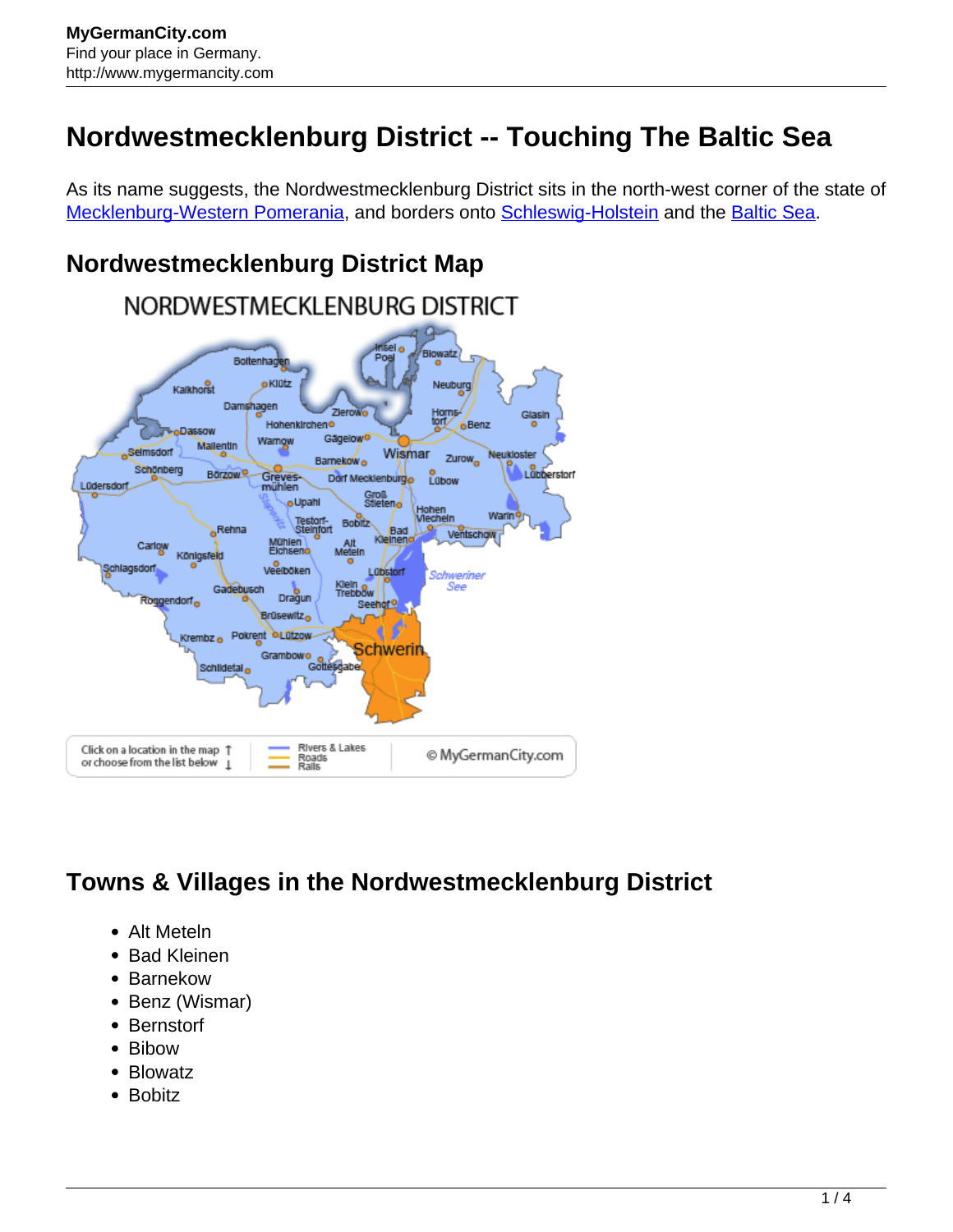- Boiensdorf
- Boltenhagen
- Börzow
- Brüsewitz
- Carlow
- Cramonshagen
- Dalberg-Wendelstorf
- Damshagen
- Dassow
- Dechow
- Dorf Mecklenburg
- Dragun
- [Gadebusch](http://www.mygermancity.com/gadebusch)
- Gägelow
- Glasin
- Gottesgabe
- Grambow (Schwerin)
- [Grevesmühlen](http://www.mygermancity.com/grevesmuehlen)
- Grieben (Grevesm.)
- Groß Molzahn
- Groß Siemz
- Groß Stieten
- Hohen Viecheln
- Hohenkirchen
- Holdorf
- Hornstorf
- [Insel Poel](http://www.mygermancity.com/poel)
- Jesendorf
- Kalkhorst
- Klein Trebbow
- Klütz
- Kneese
- Königsfeld
- Krembz
- Krusenhagen
- Lockwisch
- Lübberstorf
- Lübow
- Lübstorf
- [Lüdersdorf](http://www.mygermancity.com/luedersdorf)
- Lützow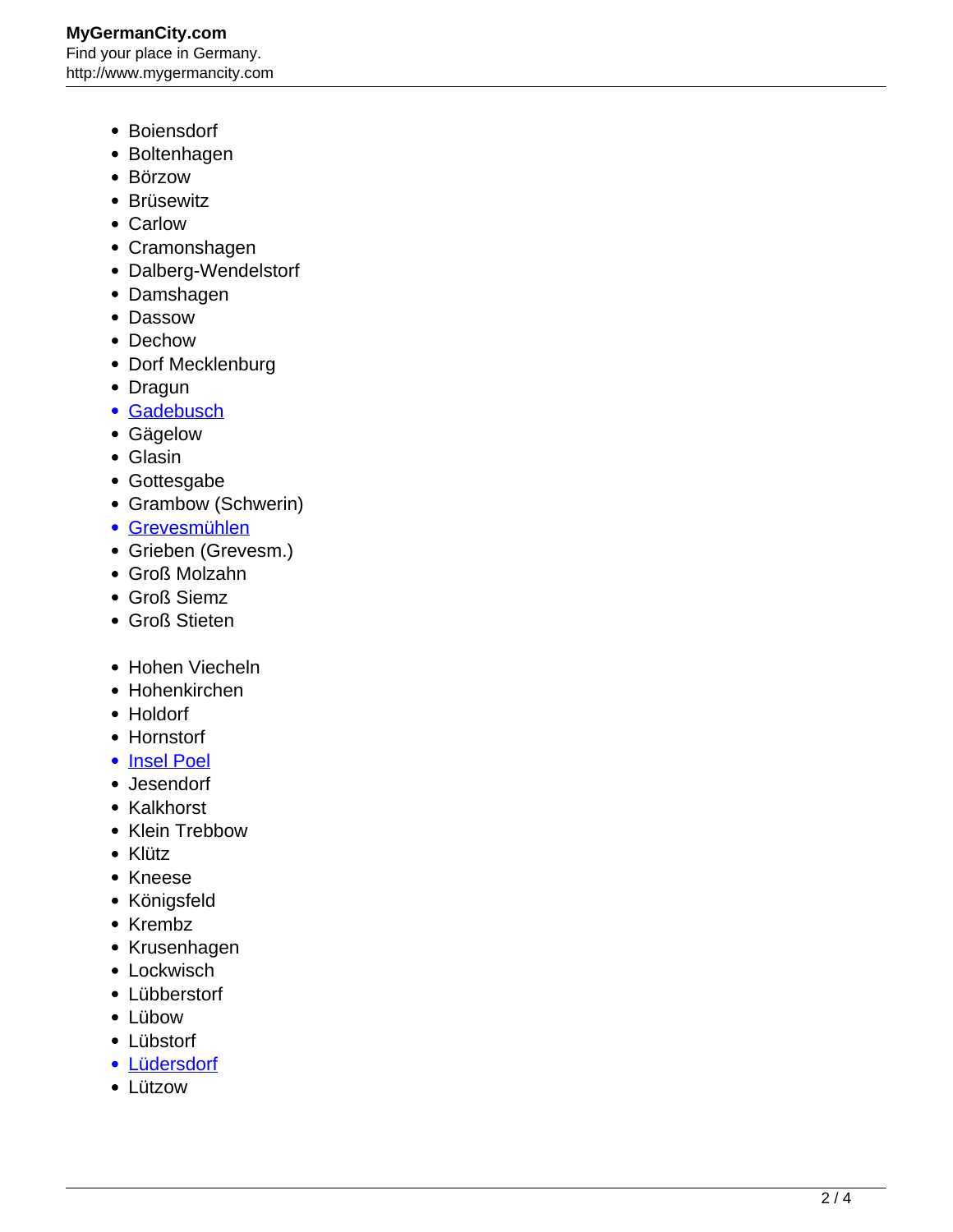## **MyGermanCity.com** Find your place in Germany. http://www.mygermancity.com

- Mallentin
- Menzendorf
- Metelsdorf
- Mühlen Eichsen
- Nesow
- Neuburg
- Neukloster
- Niendorf (Schön)
- Papenhusen
- Passee
- Perlin
- Pingelshagen
- Plüschow
- Pokrent
- Rehna
- Rieps
- Roduchelstorf
- Roggendorf
- Roggenstorf
- Rögnitz
- Rüting
- Schiletal
- Schlagsdorf
- Schönberg
- Seehof
- Selmsdorf
- Testorf-Steinfort
- Thandorf
- Upahl
- Utecht
- Veelböken
- Ventschow
- Vitense
- Warin
- Warnow
- Wedendorfersee
- [Wismar](http://www.mygermancity.com/wismar)
- Zickhusen
- Zierow
- Zurow
- Züsow